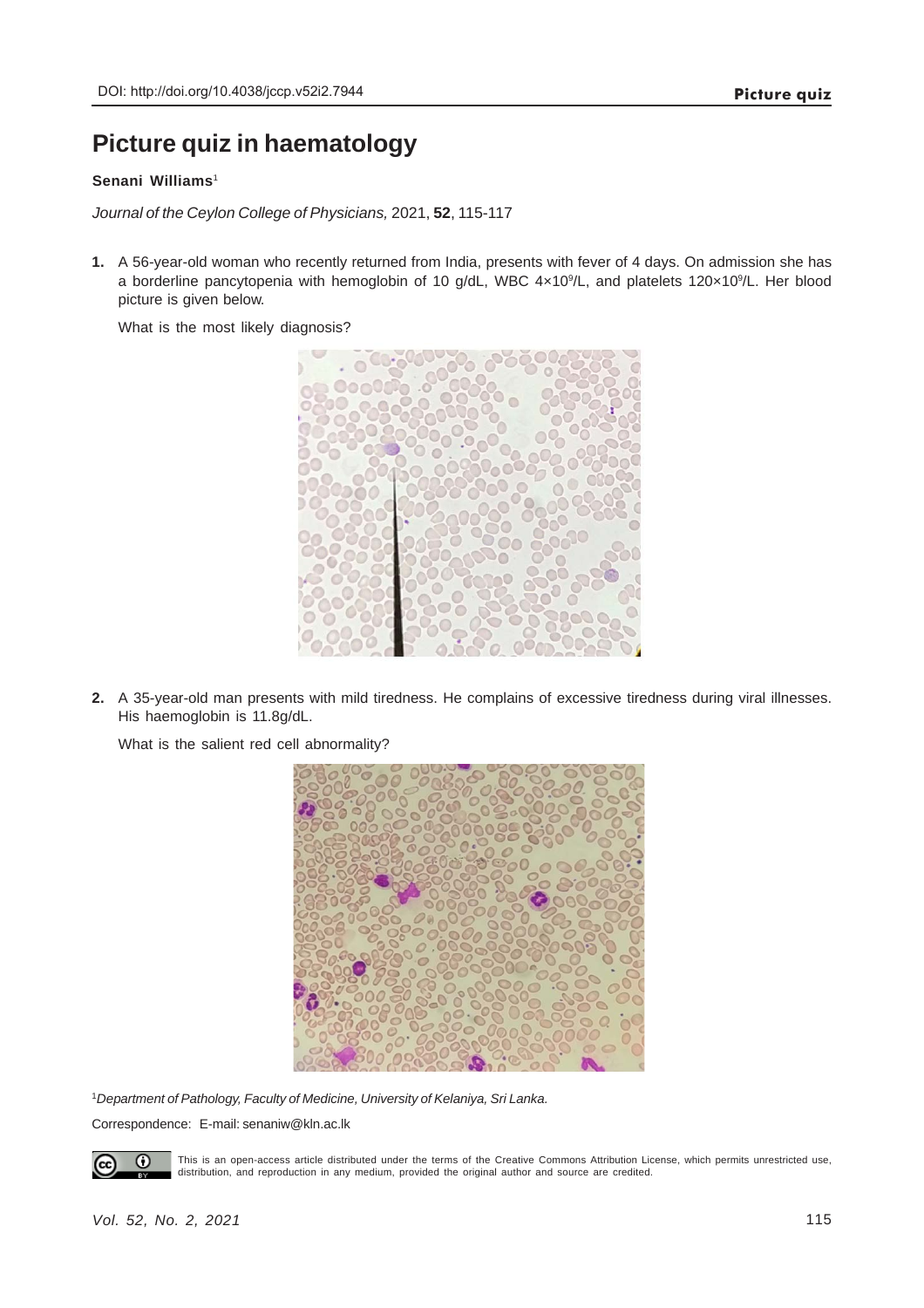## **Picture quiz**

**3.** A 25-year-old man has constitutional symptoms for one month with loss of weight, loss of appetite and body aches. On admission he complains of headache. On examination, cervical lymphadenopathy is noted. Investigations reveal, haemoglobin 7.0 g/dL, WBC 3.5x10<sup>9</sup>/L, Platelets 90x10<sup>9</sup>/L and ESR of 90 mm 1<sup>st</sup> hour.

What is the most likely diagnosis?



**4.** A 60-year-old man is brought to the emergency department in a confused state. He is severely pale and mildly icteric. His haemoglobin on admission is 3.0 g/dL and his blood picture is given below.

What is the diagnosis?